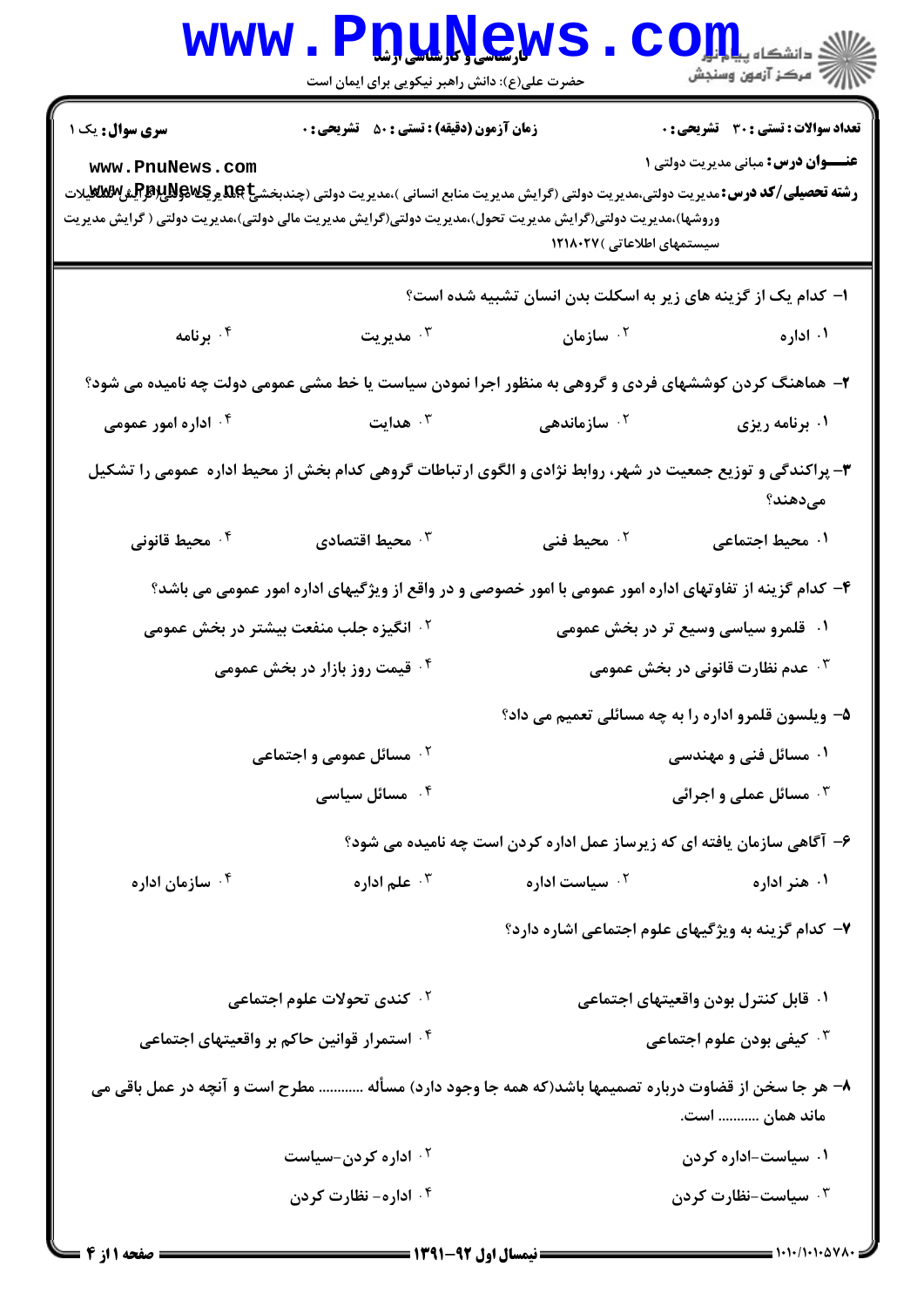| <b>WWW.</b>                                                                                                                                                                                                                                                                                                 | <b>T<u>. TIYGWS</u></b><br>حضرت علی(ع): دانش راهبر نیکویی برای ایمان است |                                                                                 | $\mathbf{CO}$ in in the set of $\mathbf{C}$<br>أأزاته مركز آزمون وسنجش                    |  |
|-------------------------------------------------------------------------------------------------------------------------------------------------------------------------------------------------------------------------------------------------------------------------------------------------------------|--------------------------------------------------------------------------|---------------------------------------------------------------------------------|-------------------------------------------------------------------------------------------|--|
| <b>سری سوال : ۱ یک</b><br>www.PnuNews.com<br><b>رشته تحصیلی/کد درس:</b> مدیریت دولتی،مدیریت دولتی (گرایش مدیریت منابع انسانی )،مدیریت دولتی (چندبخشج <b>) یو کیV&amp;W پرEلاپرB&amp;</b> گیلات<br>وروشها)،مدیریت دولتی(گرایش مدیریت تحول)،مدیریت دولتی(گرایش مدیریت مالی دولتی)،مدیریت دولتی ( گرایش مدیریت | زمان آزمون (دقیقه) : تستی : 50 ٪ تشریحی : 0                              | سیستمهای اطلاعاتی )۱۲۱۸۰۲۷                                                      | <b>تعداد سوالات : تستی : 30 ٪ تشریحی : 0</b><br><b>عنـــوان درس:</b> مبانی مدیریت دولتی ۱ |  |
|                                                                                                                                                                                                                                                                                                             |                                                                          |                                                                                 | ۹- کدام گزینه از اصول مدیریت علمی می باشد؟                                                |  |
| <sup>۲</sup> ۰ ایجاد سلسله مراتب اختیار در سازمان                                                                                                                                                                                                                                                           |                                                                          |                                                                                 | ۰۱ انجام سریع کارها از روش آزمون و خطا                                                    |  |
| ۰۴ ایجاد ساختار غیر متمرکز در سازمان                                                                                                                                                                                                                                                                        |                                                                          | انتخاب دقیق و آموزش صحیح کارکنان $\cdot$                                        |                                                                                           |  |
| ∙ا− بر اساس کدام اصل مدیریتی فایول، برای کاهش تداخل و تناقض، هر عضو سازمان باید دستورات را فقط از یک رده بالاتر<br>دریافت کند و فقط مسئول پاسخگویی به او باشد؟                                                                                                                                              |                                                                          |                                                                                 |                                                                                           |  |
| ۰۴ وحدت هدف                                                                                                                                                                                                                                                                                                 | سلسله مراتب $\cdot$                                                      | ۰ <sup>۲</sup> اختیار و مسؤولیت                                                 | ۰۱ وحدت فرماندهی                                                                          |  |
| 11- ایجا و حفظ ساختار نظم و ثبات برای جلوگیری از هرج و مرج و آشفتگی در سازمانها از چه طریقی محقق می گردد؟                                                                                                                                                                                                   |                                                                          |                                                                                 |                                                                                           |  |
| ۰۴ بوروکراسی                                                                                                                                                                                                                                                                                                | ۰ <sup>۳</sup> تمرکز زدایی                                               | <sup>۲.</sup> شخصی سازی                                                         | ۰۱ تشریفات اداری                                                                          |  |
|                                                                                                                                                                                                                                                                                                             |                                                                          |                                                                                 | ۱۲– کدام گزینه از ویژگیهای نظریه های کلاسیک می باشد؟                                      |  |
| <sup>۲ .</sup> توجه به کارایی بیشتر از اثربخشی                                                                                                                                                                                                                                                              |                                                                          | ۰۱ توجه به سازمان به صورت یک کل                                                 |                                                                                           |  |
| <sup>۰۴</sup> توجه به روابط غیر رسمی در سازمان                                                                                                                                                                                                                                                              |                                                                          | ۰۳ توجه به عوامل محیطی $\cdot$ ۳                                                |                                                                                           |  |
|                                                                                                                                                                                                                                                                                                             |                                                                          |                                                                                 | ۱۳– کدام یک از گزینه های زیر در مورد نتایج مطالعات هاثورن صحیح است؟                       |  |
| <sup>۲ .</sup> نفوذ معیارهای گروهی بر رفتار بسیار زیاد است.                                                                                                                                                                                                                                                 |                                                                          | ۰۱ انگیزه های اقتصادی مهمترند.                                                  |                                                                                           |  |
| ۰۴ مدیریت مستبدانه و آمرانه موثر تر است.                                                                                                                                                                                                                                                                    |                                                                          | ۰۳ رفتار کارکنان تابع ارزشهای فردی است.                                         |                                                                                           |  |
| ۱۴– اگر فرصت و محیط مناسب برای یک فرد فراهم شود تا به قضاوت و تشخیص خود از استعدادهایش بهره گیرد در جهت<br>ارضای کدام نیاز او گام برداشته شده است؟                                                                                                                                                          |                                                                          |                                                                                 |                                                                                           |  |
| نياز به مقام $\cdot$ ۴                                                                                                                                                                                                                                                                                      | <b>۳. نیازهای اجتماعی</b>                                                | ۰ <sup>۲</sup> نیازهای جسمانی                                                   | ۰۱ نیار خودیابی                                                                           |  |
| ۱۵– به نظر کریس آرجریس کدام یک از گزینه های زیر از واکنشهای دفاعی کارکنان در پاسخ به رفتار غیرعادی سازمانها در                                                                                                                                                                                              |                                                                          | ایجاد شرایطی است که باعث توقف پیشرفت آنها در سلسله مراتب نیازها می شود؛می باشد؟ |                                                                                           |  |
|                                                                                                                                                                                                                                                                                                             | ۰ <sup>۲</sup> مشارکت بیشتر                                              |                                                                                 | ۰۱ تشکیل گروه رسمی                                                                        |  |
|                                                                                                                                                                                                                                                                                                             | ۰۴ رضایت موقت                                                            |                                                                                 | ۰ <sup>۳</sup> خونسردی و بی علاقگی                                                        |  |
|                                                                                                                                                                                                                                                                                                             |                                                                          |                                                                                 | ۱۶– بر اساس نظریه هرزبرگ،کدام یک از گزینه های زیر جزء عوامل برانگیزاننده(محرک) است؟       |  |
| ۰۴ مقام                                                                                                                                                                                                                                                                                                     | ۰۳ رشد فردی                                                              | ۰ <sup>۲</sup> امنیت شغلی                                                       | ۰۱ شرایط کاری                                                                             |  |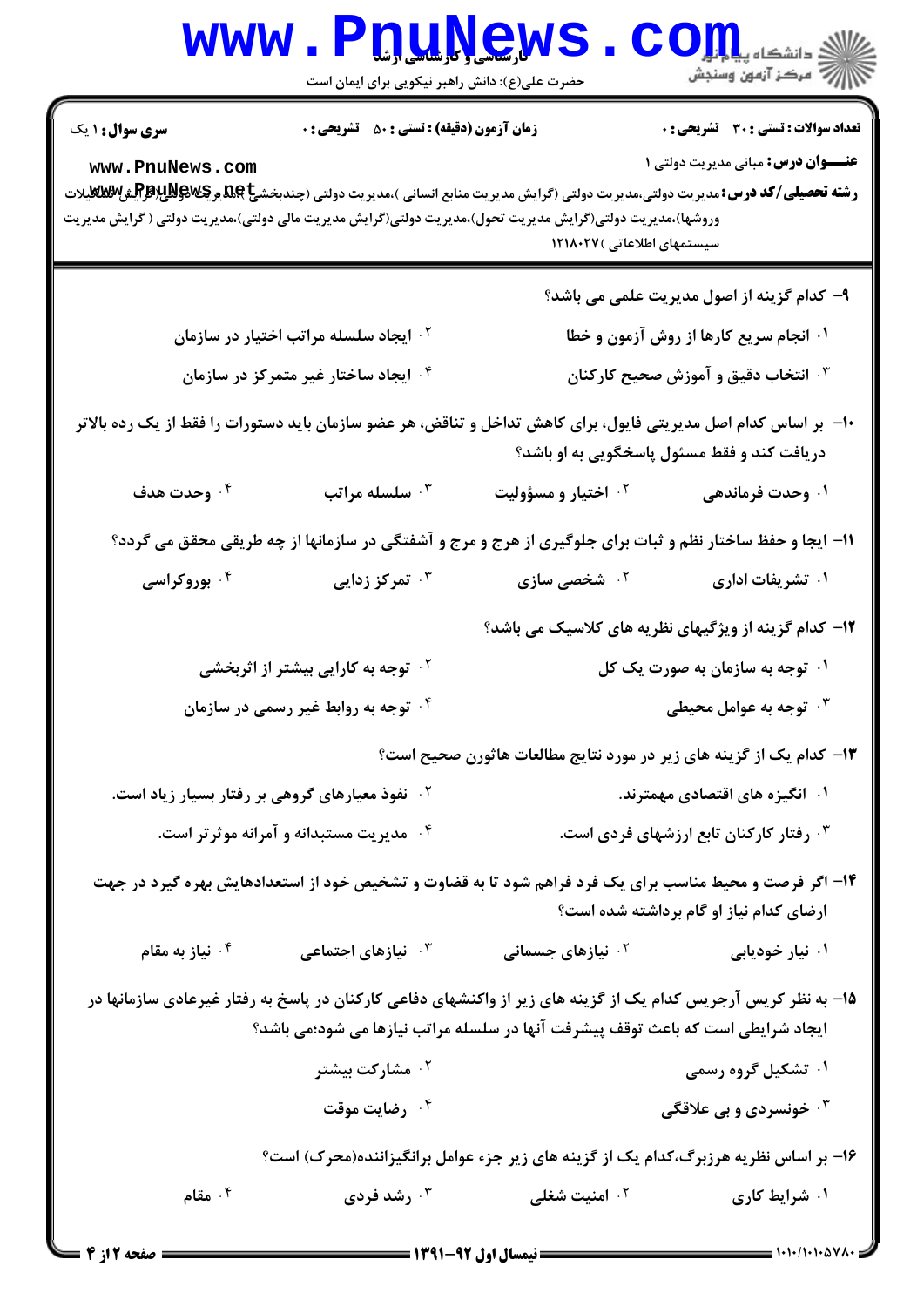| <b>WWW</b>                                                                                                                                                                                                                                                                                                  | حضرت علی(ع): دانش راهبر نیکویی برای ایمان است                                                                                                                  | <u>DTWGWS</u>                                                                                                       | $\mathbf{C}\mathbf{O}$ إلى الشكاه ب                                                       |  |
|-------------------------------------------------------------------------------------------------------------------------------------------------------------------------------------------------------------------------------------------------------------------------------------------------------------|----------------------------------------------------------------------------------------------------------------------------------------------------------------|---------------------------------------------------------------------------------------------------------------------|-------------------------------------------------------------------------------------------|--|
| <b>سری سوال : ۱ یک</b><br>www.PnuNews.com<br><b>رشته تحصیلی/کد درس:</b> مدیریت دولتی،مدیریت دولتی (گرایش مدیریت منابع انسانی )،مدیریت دولتی (چندبخشج <b>) یو کیV&amp;W پرEلاپرB&amp;</b> گیلات<br>وروشها)،مدیریت دولتی(گرایش مدیریت تحول)،مدیریت دولتی(گرایش مدیریت مالی دولتی)،مدیریت دولتی ( گرایش مدیریت | <b>زمان آزمون (دقیقه) : تستی : 50 ٪ تشریحی : 0</b>                                                                                                             | سیستمهای اطلاعاتی )۱۲۱۸۰۲۷                                                                                          | <b>تعداد سوالات : تستی : 30 ٪ تشریحی : 0</b><br><b>عنـــوان درس:</b> مبانی مدیریت دولتی ۱ |  |
|                                                                                                                                                                                                                                                                                                             |                                                                                                                                                                | ۱۷– کدام یک از اجزای سیستم وظیفه تعیین انحرافات را بر عهده دارد؟                                                    |                                                                                           |  |
| ا بازخورد $\cdot$ ۴                                                                                                                                                                                                                                                                                         | ا بازده $\cdot$                                                                                                                                                | ۰۲ فرایند                                                                                                           | ۰۱ داده                                                                                   |  |
|                                                                                                                                                                                                                                                                                                             | ۱۸−  «فیدلر» با نشان دادن الگوی رهبری موثر و در نظرگرفتن اثرات متقابل متغیرهایی مانند شرایط، پذیرش از سوی زیردستان<br>و قدرت رهبری در جهت چه نگرشی گام برداشت؟ |                                                                                                                     |                                                                                           |  |
| ۰۴ نگرش کلاسیک                                                                                                                                                                                                                                                                                              | نگرش اقتضایی $\cdot$                                                                                                                                           | <b>7 قگرش روابط انسانی</b>                                                                                          | ۰۱ نگرش سیستمی                                                                            |  |
| ۱۹- فرمان مشروطیت در چه سالی و در دروه حکومت کدام پادشاه صادر گردید؟                                                                                                                                                                                                                                        |                                                                                                                                                                |                                                                                                                     |                                                                                           |  |
|                                                                                                                                                                                                                                                                                                             | ۰۲ <b>۱۲۸۵</b> ، مظفرالدین شاه                                                                                                                                 |                                                                                                                     | ۰۱ ۱۲۸۵، ناصرالدین شاه                                                                    |  |
|                                                                                                                                                                                                                                                                                                             | ۰۴ ۱۳۲۸، رضاخان                                                                                                                                                |                                                                                                                     | ۰۳ ـ ۱۳۲۸، محمدرضا شاه                                                                    |  |
|                                                                                                                                                                                                                                                                                                             |                                                                                                                                                                | ۲۰– مهمترین ویژگی دولت پارلمانی در دوره دوازده ساله ۱۳۳۲–۱۳۲۰ چه بود؟                                               |                                                                                           |  |
| ۰ <sup>۴</sup> تصویب قوانین زیاد                                                                                                                                                                                                                                                                            | اختلاف نمايندگان $\cdot$ "                                                                                                                                     | <sup>۲.</sup> بی ثباتی کابینه ها                                                                                    | ۰۱ انحلال مجلسین                                                                          |  |
| <b>۳۱</b> - رییس قوه قضاییه اختیارات مربوط به کدام یک از موارد زیر را <u>نمی تواند</u> به وزیر دادگستری تفویض نماید؟                                                                                                                                                                                        |                                                                                                                                                                |                                                                                                                     |                                                                                           |  |
| ۰ <sup>۲</sup> استخدام قضات                                                                                                                                                                                                                                                                                 |                                                                                                                                                                | ۰۱ اختیارات مالی                                                                                                    |                                                                                           |  |
| ۰۴ استخدام کارکنان دفتری                                                                                                                                                                                                                                                                                    |                                                                                                                                                                | ۰۳ اختیارت اداری                                                                                                    |                                                                                           |  |
|                                                                                                                                                                                                                                                                                                             |                                                                                                                                                                | ۲۲- بر اساس قانون اساسی مصوب ۱۳۶۸ چه تغییر مهمی در قوه مجریه رخ داد؟                                                |                                                                                           |  |
| <sup>۲</sup> ۰ عدم نظارت قوه مقننه بر قوه مجریه                                                                                                                                                                                                                                                             |                                                                                                                                                                | ۰۱ حذف معاون اول رییس جمهور                                                                                         |                                                                                           |  |
| ۰۴ انتخاب هيأت وزيران توسط مجلس                                                                                                                                                                                                                                                                             |                                                                                                                                                                | ۰ <sup>۳</sup> حذف نخست وزير از قوه مجريه                                                                           |                                                                                           |  |
| ۲۳- بر اساس کدام یک از نظریه های حقوق و دستمزد، وضع مالی موسسه عامل موثر در تعیین نرخ دستمزد و حقوق است؟                                                                                                                                                                                                    |                                                                                                                                                                |                                                                                                                     |                                                                                           |  |
|                                                                                                                                                                                                                                                                                                             | ۰ <sup>۲</sup> نظریه هزینه زندگی                                                                                                                               |                                                                                                                     | ۰۱ نظریه قدرت پرداخت                                                                      |  |
|                                                                                                                                                                                                                                                                                                             | ۰۴ نظریه کارایی                                                                                                                                                |                                                                                                                     | <b>۳ نظریه عرضه و تقاضا</b>                                                               |  |
|                                                                                                                                                                                                                                                                                                             |                                                                                                                                                                | ۲۴– در کدام یک از برنامه های آموزشی مدیران و سرپرستان، مدیران رده بالاتر به عنوان مربی و راهنما به آموزش مدیران رده | های پایین در حین کار می پردازند؟                                                          |  |
|                                                                                                                                                                                                                                                                                                             | ۰ <sup>۲</sup> آموزش گروهی                                                                                                                                     |                                                                                                                     | ۰۱ آموزش توجیهی                                                                           |  |
|                                                                                                                                                                                                                                                                                                             | ۰ <sup>۴</sup> ایفای نقش                                                                                                                                       |                                                                                                                     | ۰ <sup>۳ آ</sup> موزش ضمن خدمت                                                            |  |
| صفحه 13 ا: 4                                                                                                                                                                                                                                                                                                |                                                                                                                                                                |                                                                                                                     |                                                                                           |  |